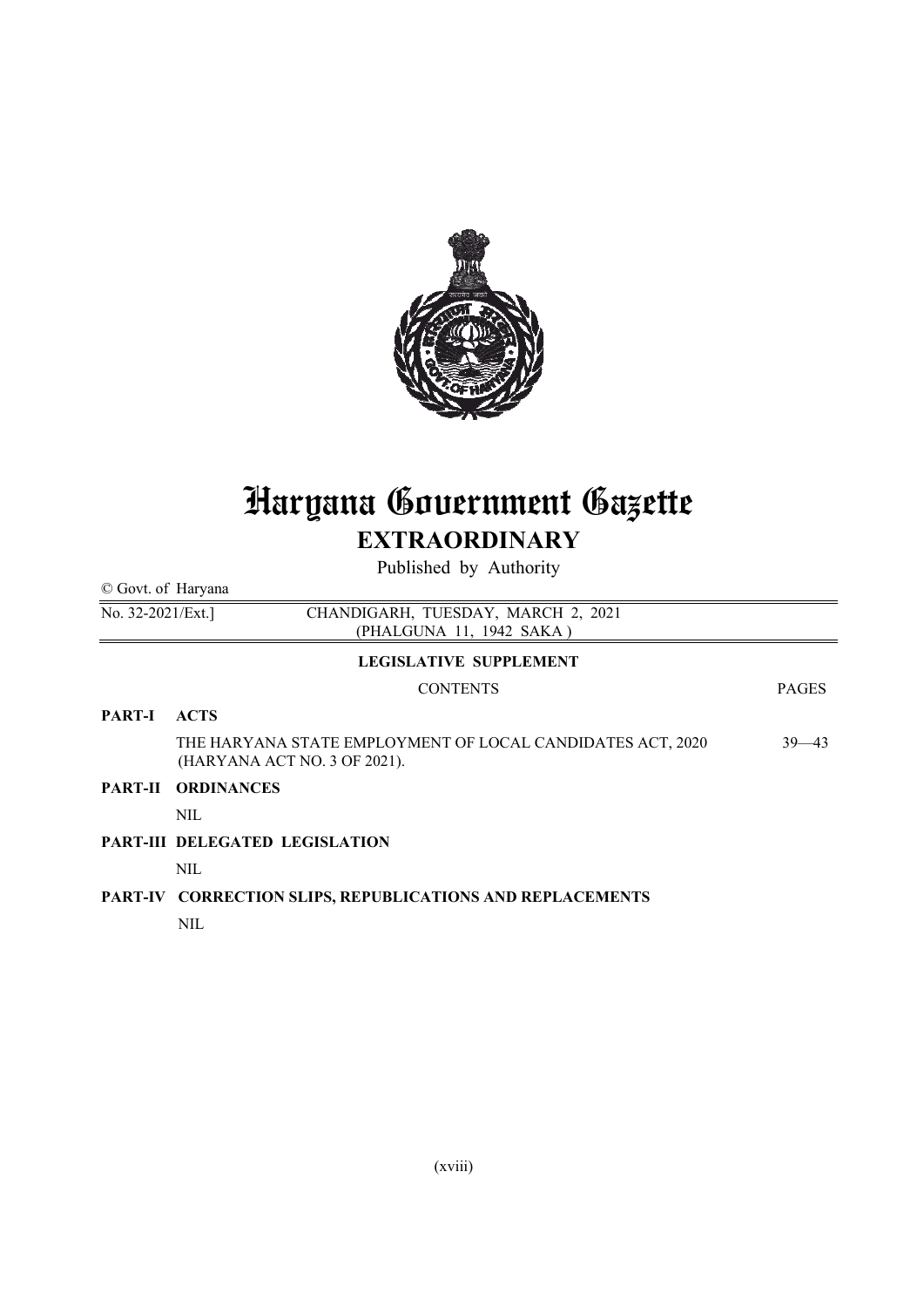#### **PART - I**

#### **HARYANA GOVERNMENT**

#### LAW AND LEGISLATIVE DEPARTMENT

#### **Notification**

#### The 2nd March, 2021

**No. Leg. 3/2021.—** The following Act of the Legislature of the State of Haryana received the assent of the Governor of Haryana on the 26th February, 2021 and is hereby published for general information:-

## **HARYANA ACT NO. 3 OF 2021**

# **THE HARYANA STATE EMPLOYMENT OF LOCAL CANDIDATES ACT, 2020 AN ACT**

*to provide seventy-five percent employment of local candidates by employer in the State of* 

*Haryana and for matters connected therewith and incidental thereto.* 

Be it enacted by the Legislature of the State of Haryana in the Seventy-first Year of the Republic of India as follows:-

**1.** (1) This Act may be called the Haryana State Employment of Local Candidates Act, 2020.

(2) It extends to the whole of the State of Haryana.

 (3) It shall come into force on such date, as the Government may, by notification in the Official Gazette, specify.

 (4) It shall cease to have effect on the expiry of ten years from the date of its commencement, except as respect to the things to be done or omitted to be done before such cesser, and upon such cesser section 6 of the General Clauses Act, 1897 (Central Act 10 of 1897), shall apply as if this Act had then been repealed by a Central or State Act, as the case may be.

 (5) This Act applies to all the Companies, Societies, Trusts, Limited Liability Partnership firms, Partnership Firm and any person employing ten or more persons and an entity, as may be notified by the Government, from time to time.

- **2.** In this Act, unless the context otherwise requires,-
	- (a) "Appellate Authority" means an officer of the Government not below the rank or equivalence of the Labour Commissioner, as may be designated by notification in Official Gazette, by the Government for the purpose of section 9;
	- (b) "Authorised Officer" means an officer of the Government not below the rank or equivalence of the Sub-Divisional Officer (Civil) or any other officer as may be designated as such by notification in Official Gazette, by the Government for the purpose of section 7;
	- (c) "Designated Officer" means, an officer of Government not below the rank or equivalence of the Deputy Commissioner as may be designated by notification in Official Gazette, by the Government for the purpose of section 5;
	- (d) "designated portal" means a portal specifically designed and designated for the purpose of registration of local candidates and employees under sections 3 and 4;
	- (e) "employer" means a Company registered under the Companies Act, 2013 (Central Act 18 of 2013) or a Society registered under the Haryana Registration and Regulation of Societies Act, 2012 (1 of 2012) or a Limited Liability Partnership Firm as defined under the Limited Liability Partnership Act, 2008 (Central Act 6 of 2009) or a Trust as defined under the Indian Trust Act, 1882 (Central Act 2 of 1882) or a Partnership Firm as defined under Indian Partnership Act, 1932 (Central Act 9 of 1932) or any person employing ten or more persons on salary, wages or other remuneration for the purpose of manufacturing or providing any service or such entity, as may be notified by the Government from time to time, but shall not include the Central Government or the State Government or any organisation owned by the Central Government or the State Government;

### Definitions.

Short title, extent commencement, cessation and application.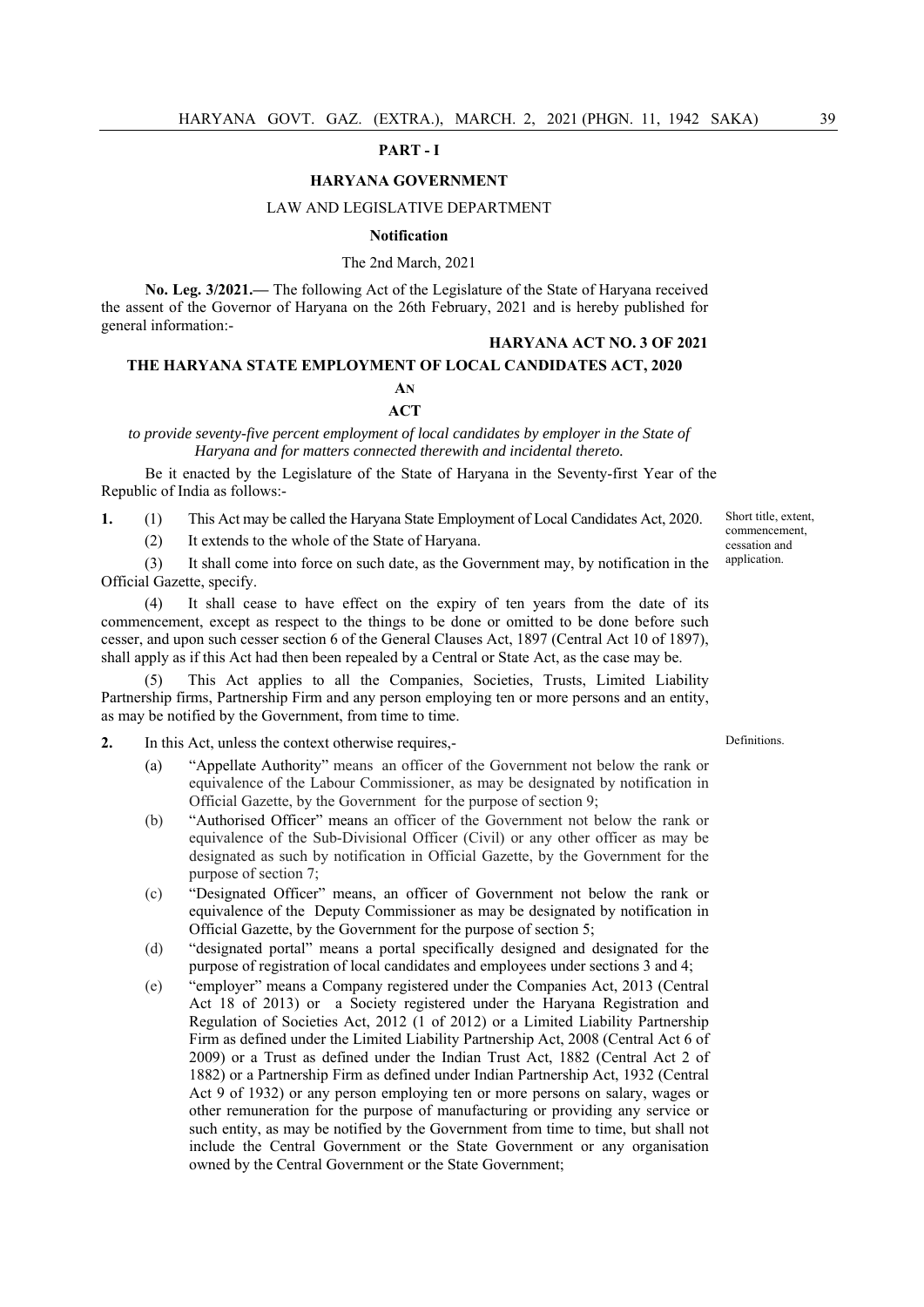- (f) "Government" means the Government of the State of Haryana in the administrative department;
- (g) "Local Candidate" means a candidate who is domiciled in the State of Haryana;
- (h) "State" means the State of Haryana.

Compulsory registration.

**3.** On and from the date of commencement of this Act, every employer shall, register such employees receiving gross monthly salary or wages not more than fifty thousand rupees or as notified by the Government, from time to time, on the designated portal, within three months of coming into force of this Act:

 Provided that no person shall be employed or engaged by any employer till the registration of all such employees is completed on the designated portal.

*Explanation.—* For the purpose of section 3 and section 4 of this Act, process for registration on designated portal shall be prescribed under the rules notified by the Government, from time to time.

**4.** After the commencement of this Act, every employer shall employ seventy-five percent of the local candidates with respect to such posts where the gross monthly salary or wages are not more than fifty thousand rupees or as notified by the Government, from time to time:

 Provided that the local candidates may be from any district of the State, but the employer may, at his option, restrict the employment of local candidates from any district to ten percent of the total number of local candidates:

 Provided further that no local candidate shall be eligible to avail the benefits under this Act unless he registers himself on the designated portal.

Exemption. **5.** (1) The employer may claim exemption from the requirement of section 4, where adequate number of local candidates of the desired skill, qualification or proficiency are not available by applying to the Designated Officer in such form and manner, as may be prescribed.

> The Designated Officer shall, after such inquiry, as he deems fit and after evaluating the attempt made by the employer to recruit local candidates of the desired skill, qualification or proficiency, may either-

- (i) accept the claim of the employer for exemption from the provisions of section 4; or
- (ii) reject the claim of the employer for exemption for reasons to be recorded in writing; or
- (iii) direct the employer to train local candidates to achieve the desired skill, qualification or proficiency.

 (3) Every order made by the Designated Officer under sub-section (2), shall be placed on the website of the Government.

**6.** Every employer shall furnish a quarterly report, by such date, as may be notified by the Government in the Official Gazette, of the local candidates employed and appointed during that quarter on the designated portal in such form, as may be prescribed.

**7.** (1) The reports furnished by the employer under section 6 shall be examined by the Authorised Officer.

 (2) The Authorised Officer shall have powers to call for any record, information or document in the possession of any employer for the purposes of verifying the report furnished under section 6.

 (3) The Authorised Officer, after examination of the report, may pass any order, as may be necessary for complying with the objectives of this Act.

 (4) Every such order issued under sub-section (3) shall be placed on the website of Government.

**8.** (1) Subject to the provisions of this section, the Authorised Officer shall have a right to

Power to enter premises and inspection thereof.

enter, at all reasonable times with such assistance, as he considers necessary, any place- (a) for the purpose of performing any of the functions entrusted to him under this Act;

Recruitment of local candidates.

Employer to furnish report.

Power to access, verify records and documents.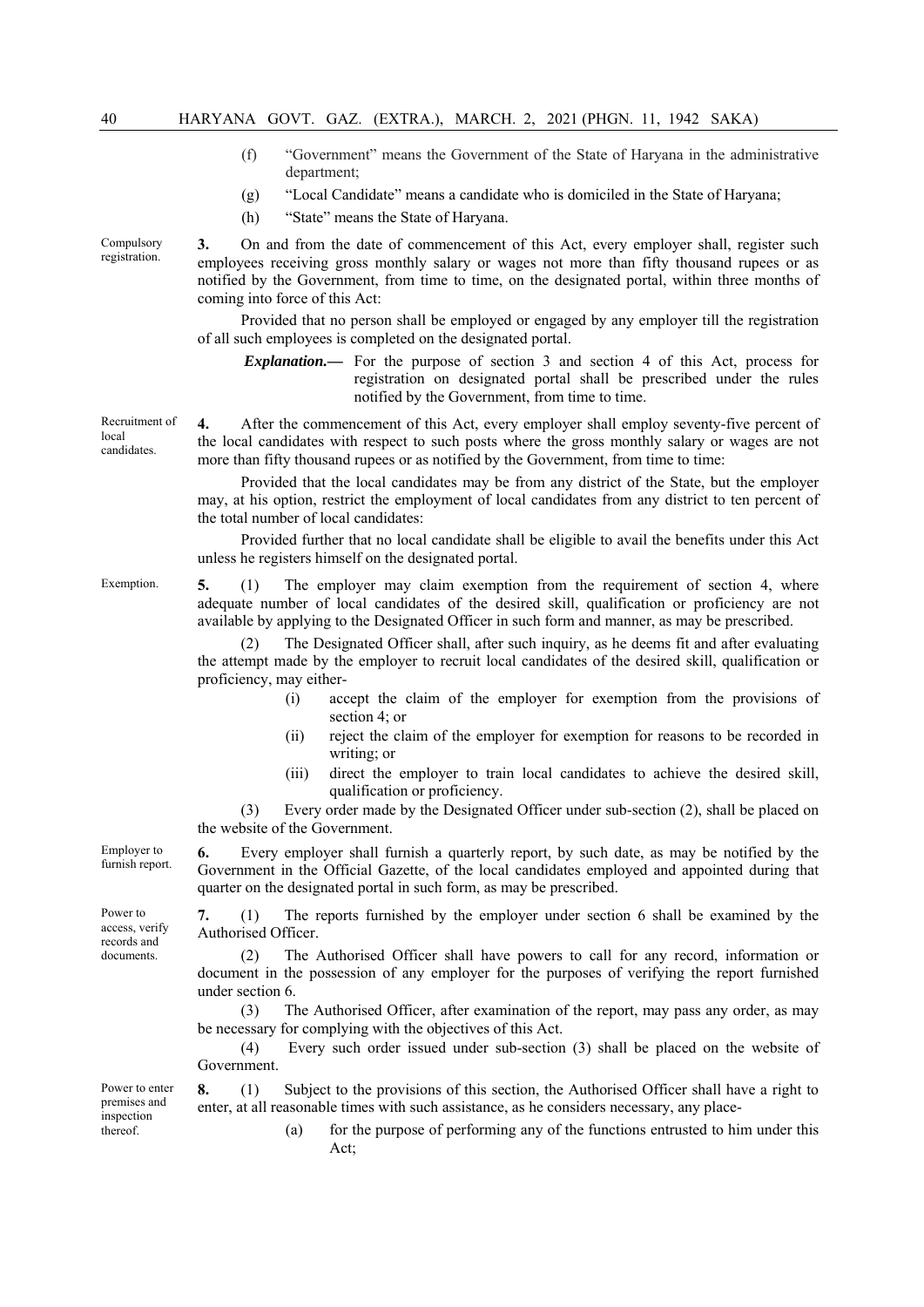- (b) for the purpose of determining whether and if so in what manner, any such functions are to be performed or whether any provisions of this Act or the rules made thereunder are being or have been complied with;
- (c) for the purpose of examining any record, register, document when he has reason to believe that an offence under this Act or the rules made thereunder has been or is being committed.

 (2) Every employer shall render all assistance to the Authorised Officer under sub-section (1) and in case he fails to do so without any reasonable cause, he shall be guilty of an offence under this Act.

 (3) If any person wilfully delays or obstructs the Authorised Officer under sub-section (1) in the performance of his functions, he shall be guilty of an offence under this Act:

 Provided that no entry shall be made except between the hours of 6:00 and 18:00 and notice of the intention to enter is given at least one day prior to the date on which the entry is proposed to be made.

**9.** (1) Any employer aggrieved by an order passed by the Designated Officer under section 5 or the Authorised Officer under section 7, may within sixty days, prefer an appeal to such Appellate Authority, in such form and in such manner, as may be prescribed. Appeal.

 (2) Every appeal preferred under sub-section (1) shall be accompanied by such fees, as may be prescribed.

After the receipt of appeal under sub-section (1), the Appellate Authority shall, after giving the appellant an opportunity of being heard, dispose of the appeal as expeditiously as possible.

- (4) The appellate authority may rescind, confirm or modify such order.
- (5) The appellate authority shall follow such procedure, as may be prescribed.

**10.** Save as otherwise expressly provided in this Act, if there is any contravention by the employer of the provisions of this Act or rules made thereunder or of any order in writing given under this Act, he shall be liable to a penalty which shall not be less than ten thousand rupees, but which may extend upto fifty thousand rupees, and if the contravention is still continued after the conviction, then, with further penalty which may extend to one hundred rupees for each day till the time contravention is so continued.

**11.** Save as is otherwise expressly provided in this Act, if any employer contravenes the provisions of section 3 of this Act or of any rules made thereunder or of any order in writing given thereunder, he shall be guilty of an offence punishable with penalty which shall not be less than twenty-five thousand rupees but which may extend to one lakh rupees and if the contravention is still continued after conviction, with a further penalty which may extend to five hundred rupees for each day till the time contravention is so continued.

**12.** Save as otherwise expressly provided in this Act, if any employer contravenes provisions of section 4 or of any rules made thereunder or of any order in writing given thereunder, he shall be guilty of an offence punishable with penalty which shall not be less than fifty thousand rupees but which may extend to two lakh rupees and if the contravention is still continued after conviction, with a further penalty which may extend to one thousand rupees for each day till the time contravention is so continued.

**13.** Save as otherwise expressly provided in this Act, if any employer disobeys any order in writing made by the Designated Officer under section 5, he shall be guilty of an offence punishable with penalty which shall not be less than ten thousand rupees but which may extend to fifty thousand rupees and if the contravention is still continued after conviction, with a further penalty which may extend to one hundred rupees for each day till the time contravention is so continued.

General penalty.

Penalty for contravention of section 3.

Penalty for contravention of section 4.

Penalty for disobey of direction issued under section 5.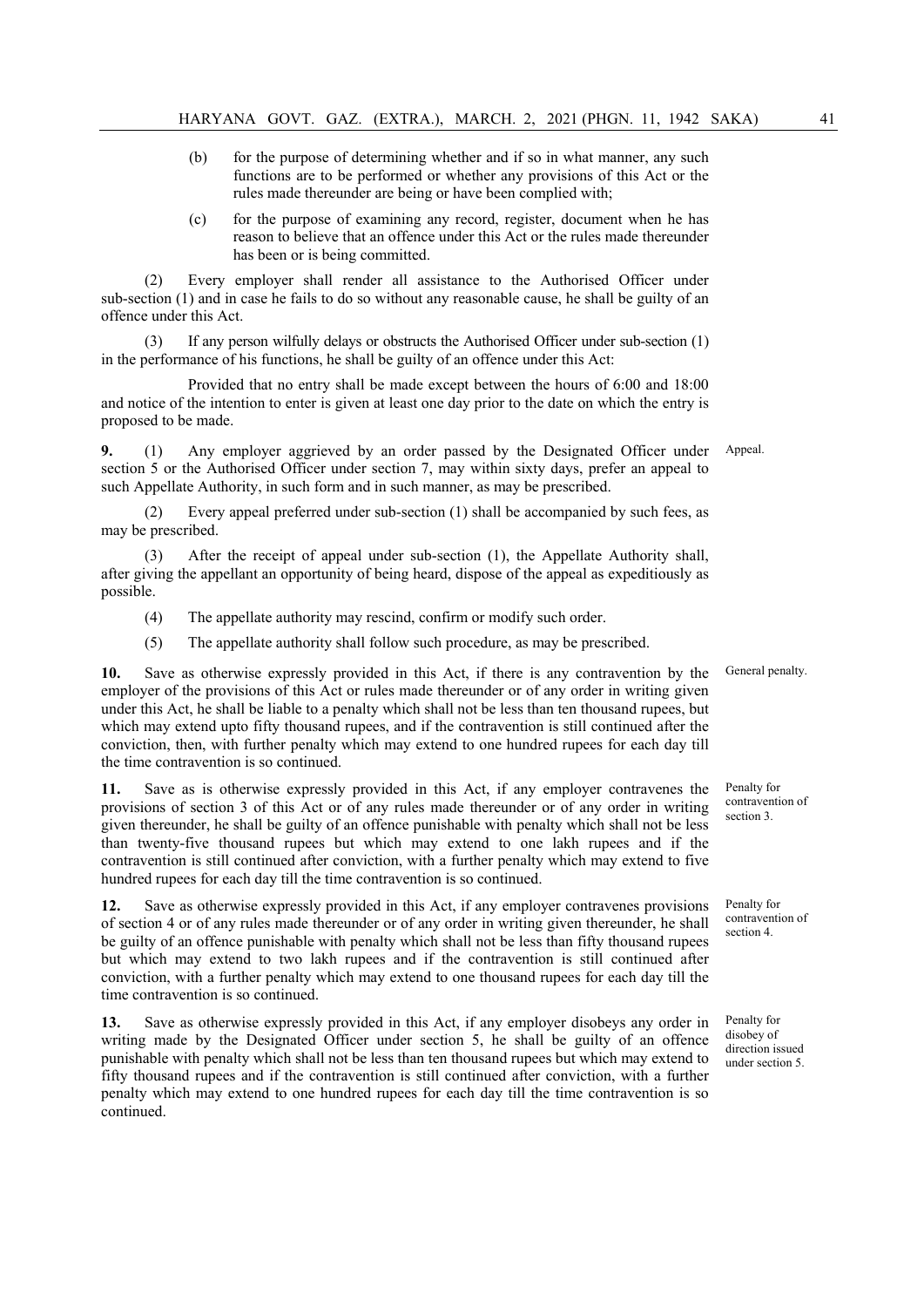| 42                                                                       |     |                                                                                                                                                                                                                                                                                                                        |                   |                                                              |  | HARYANA GOVT. GAZ. (EXTRA.), MARCH. 2, 2021 (PHGN. 11, 1942 SAKA)                                                                                           |  |                                                                                                                                                                                                                                                                                                                                                                                                                                                                                                                    |  |
|--------------------------------------------------------------------------|-----|------------------------------------------------------------------------------------------------------------------------------------------------------------------------------------------------------------------------------------------------------------------------------------------------------------------------|-------------------|--------------------------------------------------------------|--|-------------------------------------------------------------------------------------------------------------------------------------------------------------|--|--------------------------------------------------------------------------------------------------------------------------------------------------------------------------------------------------------------------------------------------------------------------------------------------------------------------------------------------------------------------------------------------------------------------------------------------------------------------------------------------------------------------|--|
| Penalty for<br>falsification<br>and non<br>furnishing of<br>records etc. | 14. | (1)<br>(a)                                                                                                                                                                                                                                                                                                             | Whoever-          | made thereunder; or                                          |  |                                                                                                                                                             |  | produces false records or counterfeits or knowingly makes or produces or uses<br>a false statement, declaration or evidence regarding any document in<br>connection with compliance of any of the provisions of this Act or any rules                                                                                                                                                                                                                                                                              |  |
|                                                                          |     | (b)<br>(2)                                                                                                                                                                                                                                                                                                             | for each offence. | containing a statement, entry or detail,                     |  |                                                                                                                                                             |  | makes, gives or delivers knowingly a false return, notice, record or report<br>shall be punishable with penalty which may extend to fifty thousand rupees<br>Where any person convicted of an offence punishable under sub-section (1) is again                                                                                                                                                                                                                                                                    |  |
|                                                                          |     |                                                                                                                                                                                                                                                                                                                        |                   |                                                              |  | not be less than two lakh rupees but which may extend to five lakh rupees.                                                                                  |  | convicted of an offence under the same provision, he shall be punishable with penalty which shall                                                                                                                                                                                                                                                                                                                                                                                                                  |  |
| Notice and<br>opportunity to<br>be heard.                                | 15. | (1)                                                                                                                                                                                                                                                                                                                    |                   | opportunity of being heard is provided to the employer.      |  |                                                                                                                                                             |  | No order under this Act shall be passed under section 5 or section 7 unless an                                                                                                                                                                                                                                                                                                                                                                                                                                     |  |
|                                                                          |     | (2)                                                                                                                                                                                                                                                                                                                    |                   |                                                              |  | proposed to be imposed on him and providing him an opportunity to be heard.                                                                                 |  | No penalty under this Act shall be imposed unless the person concerned is given a<br>notice in writing by the Designated Officer, informing him of the grounds of penalty which is                                                                                                                                                                                                                                                                                                                                 |  |
| Offence by<br>companies.                                                 | 16. | Where a person committing an offence under this Act is a company, every director,<br>manager, secretary, agent or other officer or person concerned with the management thereof shall,<br>unless he proves that the offence was committed without his knowledge or consent, be deemed to<br>be guilty of such offence. |                   |                                                              |  |                                                                                                                                                             |  |                                                                                                                                                                                                                                                                                                                                                                                                                                                                                                                    |  |
| Offence by                                                               | 17. |                                                                                                                                                                                                                                                                                                                        |                   |                                                              |  | Where an offence under this Act committed by a limited liability partnership is proved—                                                                     |  |                                                                                                                                                                                                                                                                                                                                                                                                                                                                                                                    |  |
| limited liability<br>partnership<br>firm.                                | (i) | (ii)                                                                                                                                                                                                                                                                                                                   |                   |                                                              |  | designated partner or designated partners of the limited liability partnership; or<br>partner or designated partners of that limited liability partnership, |  | to have been committed with the consent or connivance of a partner or partners or<br>to be attributable to any neglect on the part of the partner or partners or designated<br>the partner or partners or designated partner or designated partners of the limited                                                                                                                                                                                                                                                 |  |
|                                                                          |     |                                                                                                                                                                                                                                                                                                                        |                   |                                                              |  | guilty of the offence and shall be liable to be proceeded against and punished accordingly.                                                                 |  | liability partnership, as the case may be, as well as that limited liability partnership shall be                                                                                                                                                                                                                                                                                                                                                                                                                  |  |
| Offences by<br>societies or<br>trusts.                                   | 18. | (1)                                                                                                                                                                                                                                                                                                                    |                   |                                                              |  | of the offence and be liable to be proceeded against and punished accordingly:                                                                              |  | Where an offence under this Act has been committed by a society or trust, every<br>person who at the time the offence was committed was in charge of, and was responsible for the<br>conduct of the business of the society or the trust, as the case may be, shall be deemed to be guilty                                                                                                                                                                                                                         |  |
|                                                                          |     |                                                                                                                                                                                                                                                                                                                        |                   |                                                              |  | knowledge or that he exercised all due diligence to prevent the commission of such offence.                                                                 |  | Provided that nothing contained in this sub-section shall render any such person liable<br>to any punishment provided in this Act, if he proves that the offence was committed without his                                                                                                                                                                                                                                                                                                                         |  |
|                                                                          |     | (2)                                                                                                                                                                                                                                                                                                                    |                   | proceeded against and punished accordingly.                  |  |                                                                                                                                                             |  | Notwithstanding anything contained in sub-section (1), where any offence under this<br>Act has been committed by a society or trust and it is proved that the offence has been committed<br>with the consent or connivance of, or is attributable to, any neglect on the part of any director,<br>manager, secretary, trustee or other officer of the society or trust, such director, manager, secretary,<br>trustee or other officer shall also be deemed to be guilty of that offence and shall be liable to be |  |
| Limitation of<br>prosecution and<br>cognizance of<br>offence.            | 19. | (1)                                                                                                                                                                                                                                                                                                                    |                   |                                                              |  |                                                                                                                                                             |  | No court shall take cognizance of any offence punishable under this Act, unless a<br>complaint in respect thereof is made within six months of the date on which the alleged<br>commission of the offence came to the knowledge of the Authorized Officer or Designated Officer.                                                                                                                                                                                                                                   |  |
|                                                                          |     | (2)                                                                                                                                                                                                                                                                                                                    |                   | First Class shall try any offence punishable under this Act. |  |                                                                                                                                                             |  | No court inferior to that of a Metropolitan Magistrate or a Judicial Magistrate of the                                                                                                                                                                                                                                                                                                                                                                                                                             |  |

*Explanation.*— For the purposes of this section,—

(a) in the case of a continuing offence, the period of limitation shall be computed with reference to every point of time during which the offence continues;

- a false statement, declaration or evidence regarding any document in connection with compliance of any of the provisions of this Act or any rules
- (b) makes, gives or delivers knowingly a false return, notice, record or report

- (i) to have been committed with the consent or connivance of a partner or partners or
-